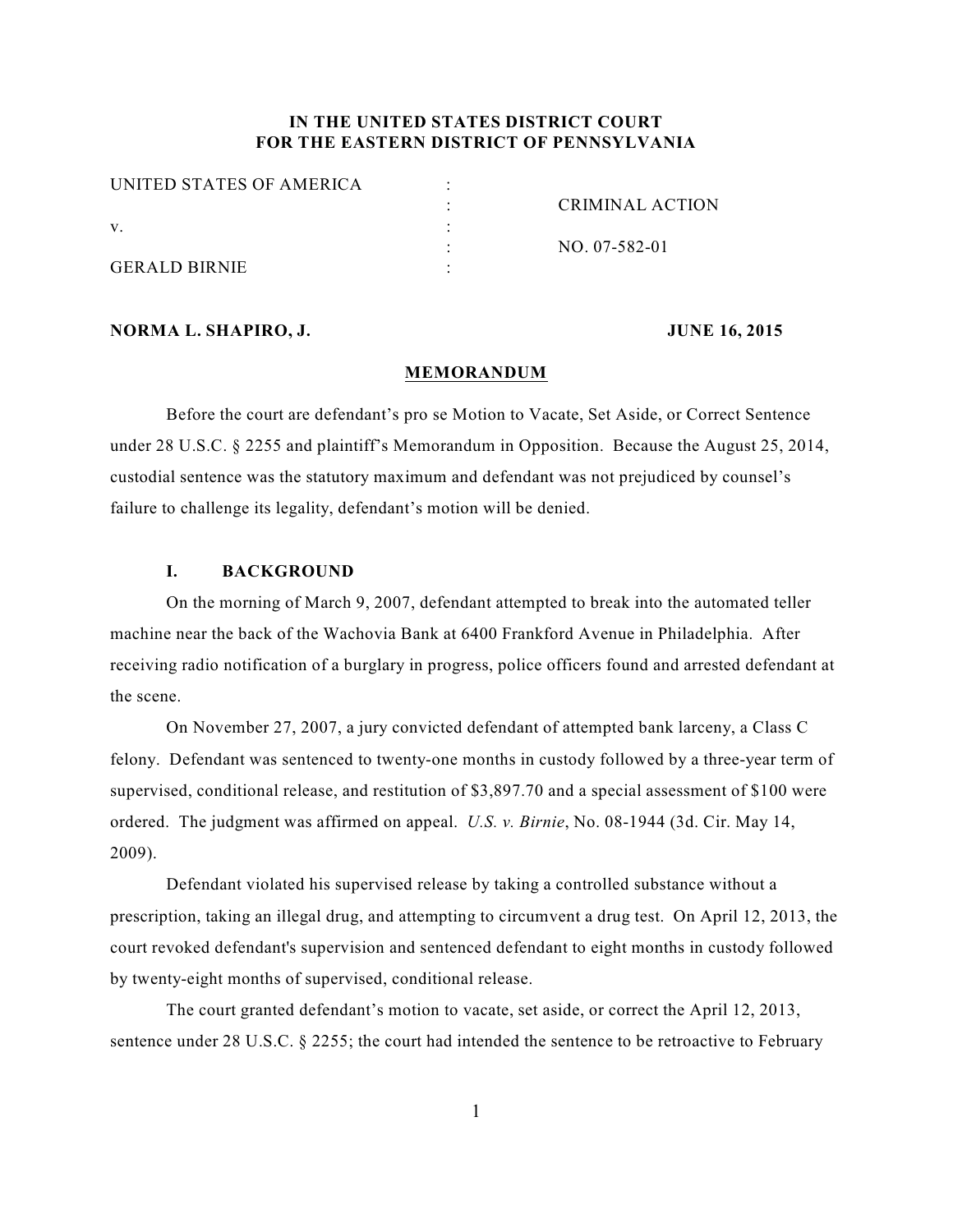28, 2013, but a sentence cannot begin before it is imposed. *Howard v. Longley*, No. 13-2304, 2013 WL 4517257, at \*2 (3d Cir. Aug. 27, 2013). Defendant was re-sentenced to time served and twentyeight months of supervised, conditional release.

On August 25, 2014, the court again found defendant violated the terms of his supervised release and sentenced him to twenty-four months in custody with credit for time served and no sentence of supervised release to follow. The court ordered defendant to make payments toward his outstanding restitution balance of \$3,847.70.

Defendant admitting to violating the conditions of his supervised release by:

- 1. leaving this district without permission of the court or his probation officer;
- 2. using controlled substances not prescribed by a physician;
- 3. failing to maintain gainful employment;
- 4. violating state law by attempting to sabotage a drug test;
- 5. absconding from supervision following his failed attempt to circumvent a drug test; and
- 6. leaving this district a second time without the approval of the court or his probation officer, resulting in his arrest and detention in North Carolina.

Defendant appealed his August 25, 2014, sentence to the Court of Appeals for the Third Circuit, which subsequently granted his motion for voluntary dismissal of the appeal. Defendant mailed the court a letter that was deemed a motion to reconsider an illegal sentence. Defendant argued the maximum custodial term available for the court to impose at the August 25, 2014, violation hearing was, under 18 U.S.C. § 3583 (h), sixteen months because the court previously sentenced defendant to a custodial term of eight months in April 12, 2013. Defendant claimed he was serving an illegal thirty-two-month custodial sentence.

The court denied defendant's motion as time-barred. The court explained that  $\S 3583$  (h) governs the length of terms of supervised release following custody. The issue defendant raised was not with regard to an additional term of supervision but the maximum amount of custody available to the court at the time of defendant's latest violation. For defendants who committed underlying offenses before April 30, 2003, § 3583(e)(3), governing the available term of custody at the time of a supervised release violation, imposes an aggregate limit on the length of custodial terms the court can impose for supervised release violations. For defendants who committed underlying offenses on or after April 30, 2003, § 3583(e)(3) provides a per-revocation limit on the length of the custodial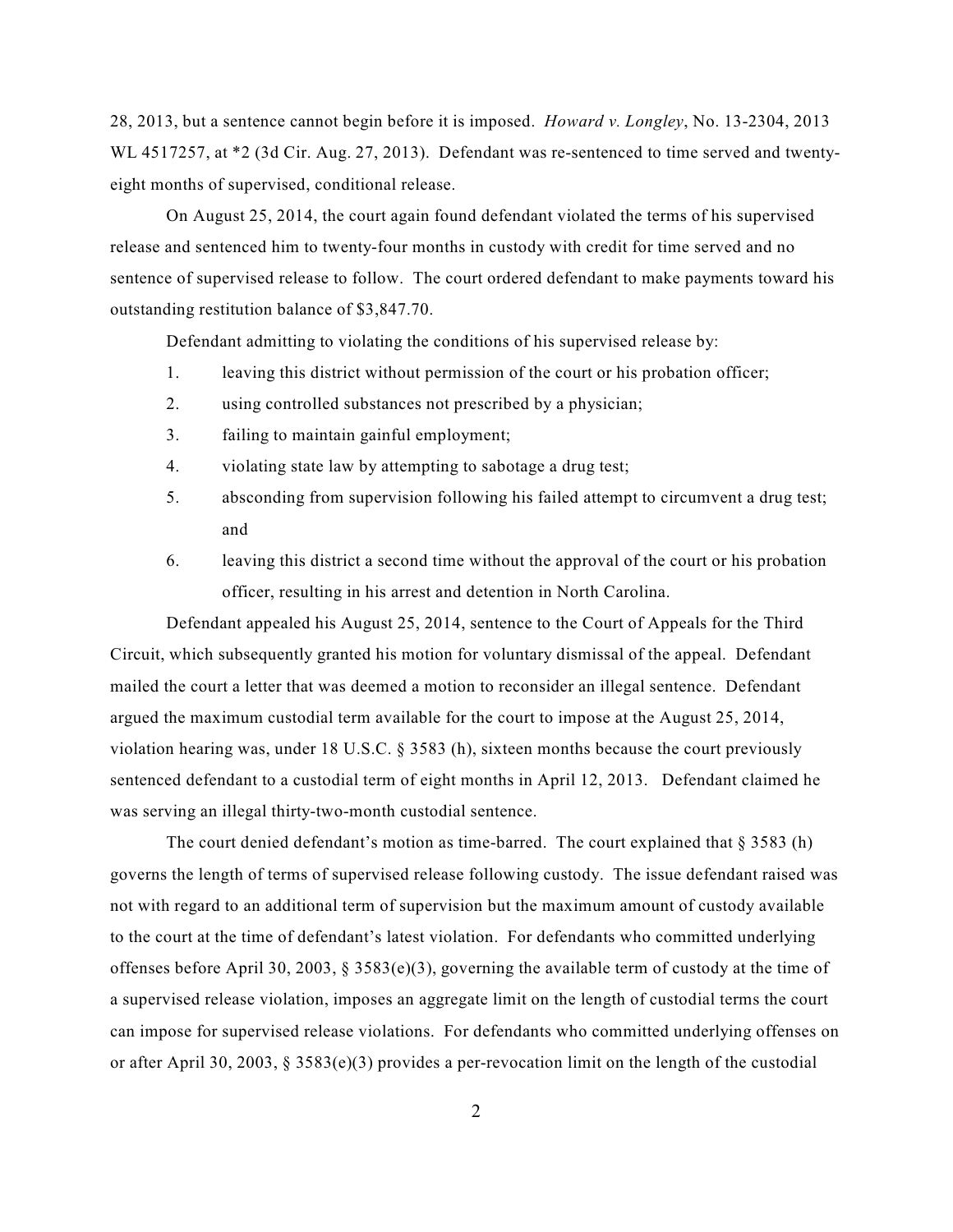term the court can impose for each supervised release violation based on the underlying offense. Since defendant's offense ended on March 9, 2007, defendant's exposure at any violation hearing would be the maximum custodial term available for a Class C felony, twenty-four months.

Defendant moves under 28 U.S.C. § 2255 to vacate, set aside, or correct the August 25, 2014, sentence. Defendant claims the sentence is illegal for the same reason he advanced in his motion for reconsideration. He argues he received ineffective assistance of counsel at the supervised release hearing because counsel neglected to challenge the legality of the sentence.

#### **II. DISCUSSION**

### A. Legality of the August 25, 2014, Sentence

Defendant's exposure at the August 25, 2014, supervised release violation hearing was the maximum custodial term available for a Class C felony, twenty-four months. 18 U.S.C. § 3583(e)(3). Defendant's twenty-four-month custodial sentence was legal.

### B. Ineffective Assistance of Counsel Claim

A defendant claiming ineffective assistance of counsel must show that counsel's representation fell below an objective standard of reasonableness and that this deficiency prejudiced him. *Strickland v. Washington*, 466 U.S. 668, 688 (1984). A defendant is prejudiced if there is a reasonable probability that, but for counsel's errors, the proceeding would have reached a different outcome. *Id.* at 692.

The quality of counsel's representation aside, any claim by counsel that the August 25, 2014, sentence was illegal under §  $3583(e)(3)$  or (h) would have been erroneous. Defendant was not prejudiced by counsel's representation.

### C. Certificate of Appealability

The court may grant a certificate of appealability where a petitioner has made a "substantial showing of the denial of a constitutional right." 28 U.S.C.  $\S$  2253(c)(2). Defendant was not denied effective counsel or any other constitutional right. A certificate of appealability will not be issued.

### **III. CONCLUSION**

Defendant's Motion to Vacate, Set Aside, or Correct Sentence under 28 U.S.C. § 2255 is denied because the August 25, 2014, sentence was the statutory maximum and defendant was not prejudiced by counsel's failure to challenge its legality.